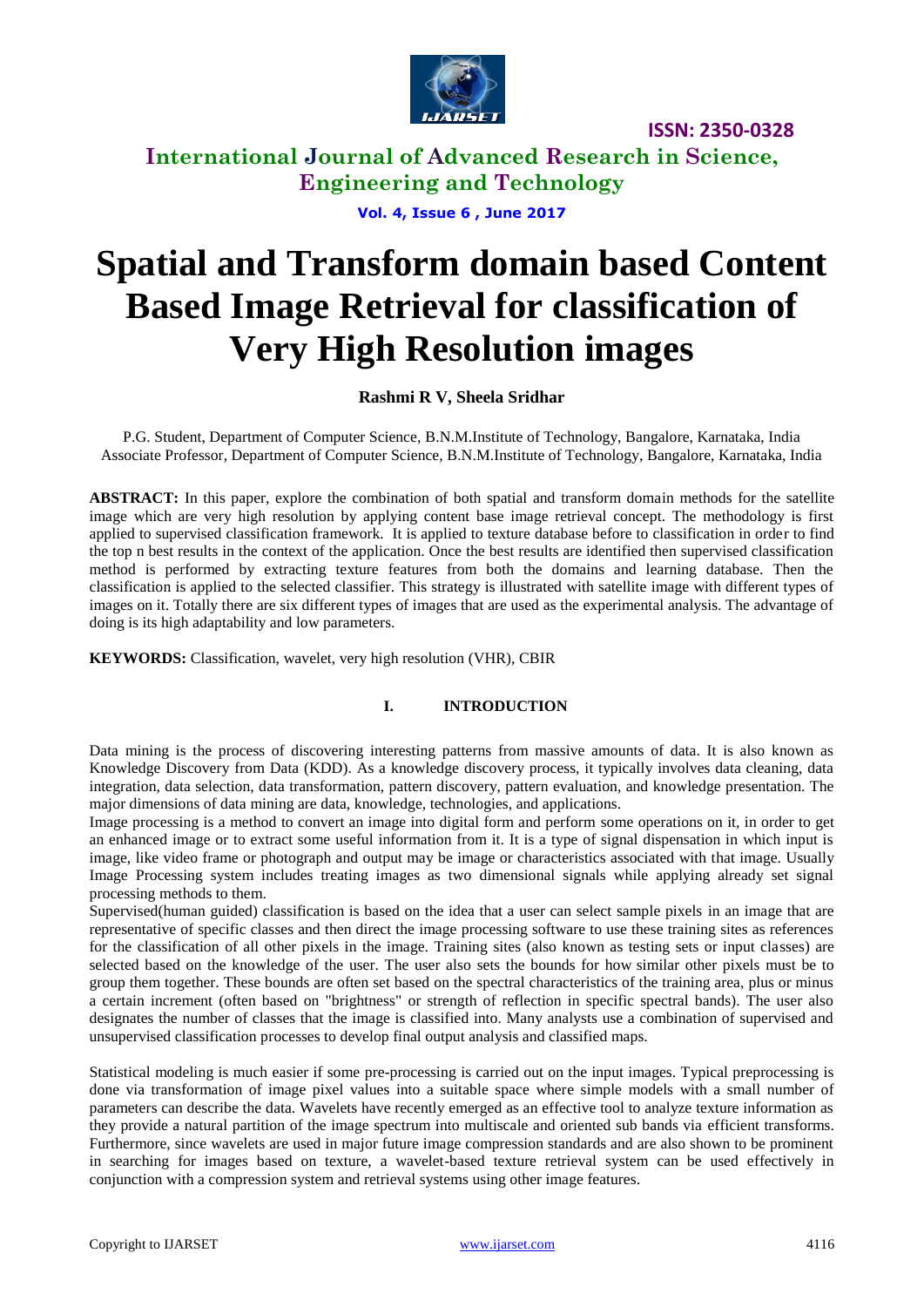

# **International Journal of Advanced Research in Science, Engineering and Technology**

#### **Vol. 4, Issue 6 , June 2017**

The satellites have been designed with urgent tasking in mind; images can be requested from the Pleiades satellites less than six hours before they are acquired. This functionality will prove invaluable in situations where the expedited collection of new image data is crucial, such as crisis monitoring. This improved flexibility also leads itself to corridor and persistent surveillance acquisition modes.

#### **II. RELATED WORK**

Feature extraction can be done in two different phases: Testing phase and Training phase. In training phase there are some set of satellite with different classes of images. the feature extraction of these images can be done by one of the most popular texture descriptors is GLCM(Grey Level Co-occurrence Matrix) which creates a matrix with distances and directions among the pixels, and then removes significant figures from the matrix as texture features. In this paper, there are four features including energy, contrast, correlation, homogeneity. Apart from these features covariance, sum, standard deviation, mean and many more are there. Totally there are 11 features are extracted for each images in the dataset. The output of the feature extraction will give some values from both the domains. Then similarity measurements are performed based on the signatures generated from feature extraction.

B. Beguet et al proposed in [1] presents a new feature selection method which aims to effectively maps remote sensing data. Feature selection is pre-processing step for classification which provides the most relevant attributes as input features. It will reduce the classification complexity and increase classification accuracy. High dimensional data is generally used as a pre-processing step for classification. It could be hyper spectral image classification or texture analysis. There are mainly three types of feature selection methods are exists they are: filters, wrappers and embedded methods. Filters are independent of the classifier, exploring only the intrinsic discriminative power of features. These methods are fast but suboptimal. Wrappers use the classification algorithm as an evaluation mean. They are powerful but induce very high computational costs. Embedded methods include the feature selection in the learning process.

N-E Lasmar[2] et.al. proposed the framework of texture retrieval, the challenge is to provide baseline algorithms making a system able to retrieve, from a textured image databases, the relevant candidates similar to a given query according to the texture cue. A typical retrieval scheme consists of two major tasks. The first one is devoted to feature extraction, where signatures are estimated from each image in the database and from the query. The second task evaluates a similarity measure, based on previous features, to decide which images of the database are close to the query. Texture browsing or searching systems is to provide a tractable mathematical description of natural textures. Standard random field modeling consists in providing a parametric Probability Density Functions (PDF) which enables us to fit the empirical histograms. Stochastic model-based approaches are theoretically justifiable since information divergences such as the Kullback-Leibler Divergence (KLD) are asymptotic limits of likelihood functions that can be used to measure the similarity between data drawn from different distribution families; the stochastic framework has proven to be asymptotically optimal in terms of the retrieval rate when the KLD between PDF models.

I. Champion[3] et al. proposed for the environmental and forest management applications data on the forest variables such as biomass, height, trunk are required to prove that texture can be used instead of density age or stand age to retrieve forest plantation. The main goal of this paper is to explore the relationship between stand ages which are related to the forest variables. Synthetic Aperture Radar (SAR) systems have demonstrated their potentials for discriminating biomass volumes in young to mature stands, especially at low frequencies. Significant relationship has been established between radar mean intensity and biophysical variables. The importance of this paper is to investigate the relationships between texture descriptors and forest stand age values of different values. Texture descriptors like Grey Level Concurrence Matrix (GLCM) are experimented on a SAR images of pine forest, at cross and parallel polarizations. Various pixel pair configurations were considered for calculation of the GLCM, i.e., the relative orientation  $(\alpha)$  and distance (d) separating the two pixels. The results showed that energy and entropy were highly correlated with stand age. For both indicators, texture/stand age regressions were not markedly impacted by the method used to calculate the GLCM and regressions did not reveal any marked optimum or minimum for distance d or direction  $α$  that would enhance or reduce regression quality.

L.Gueguen proposed in paper [4] tells about the new compact representation for the fast query or classification of compound structures from very high resolution optical remote sensing imagery. Pixel based and object based classification is becoming widely used for extracting information from imagery. This bag-of-features representation relies on the multiscale segmentation of the input image and the quantization of image structures pooled into visual word distributions for the characterization of compound structures. A compressed form of the visual word distributions is described, allowing adaptive and fast queries/classification of image patterns. The proposed representation and the query methodology are evaluated for the classification of the UC Merced 21-class data set, for the detection of informal settlements and for the discrimination of challenging agricultural classes. The high fidelity of image data provided by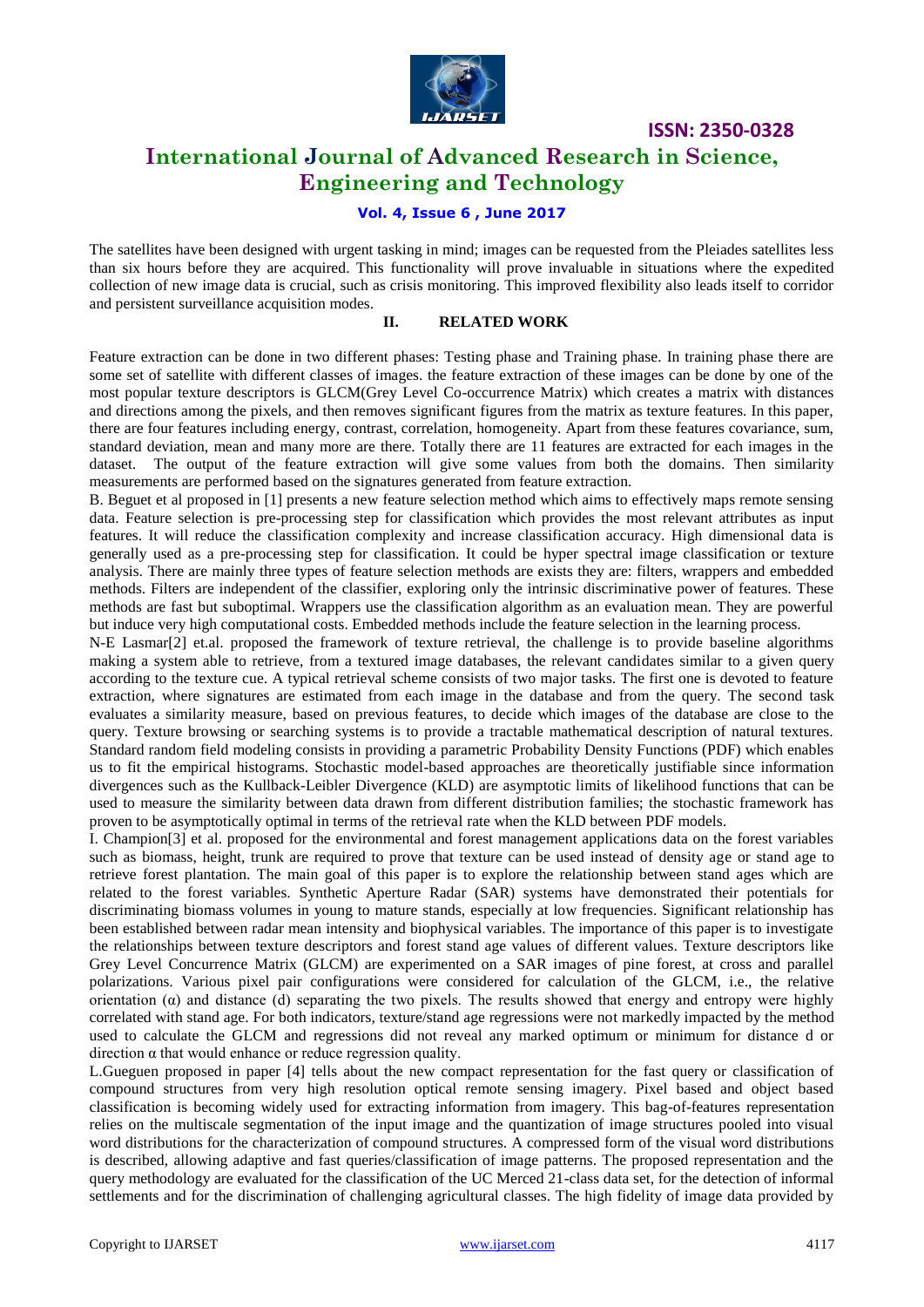

# **International Journal of Advanced Research in Science, Engineering and Technology**

#### **Vol. 4, Issue 6 , June 2017**

the new and advanced space borne sensor constellations provides a unique access to the information encoded in the observed image patterns over broad areas. Large amount of data and the large surface covered by very high resolution (VHR) images, it became obvious over the past few years that automatic or semiautomatic detection/classification technique are mandatory to get timely access to the image information content.

#### **III. METHODOLOGY**

#### **A. CBIR**

The main components of CBIR are the features which includes the Geometric shape, colours and the texture of the image. Features can be of two types like local features and global features. Object recognition can be done easily using the local features. The next component is the associated text in which the images can also be retrieved using the text associated with the image. The other component is the relevant feedback where it helps to be more precise in searching the relevant images by taking up the feedbacks of the user. Biomedicine, Military, Education, Web image classification and searching are some of the areas where the CBIR technique finds its prime importance. Some of the examples for the current CBIR are Viper which is Visual Information Processing for Enhanced Retrieval, QBIC which is Query by Image Content and Visual seek which is a web tool for searching images and videos. CBIR mainly decreases the heavy workload and overcomes the problem of heavy subjectivity.

Texture is one of the important characteristics used in identifying the object in an image. Image analysis involves investigation of the image data for a specific application. Normally, the raw data of a set of images is analysed to gain insight into what is happening with the images and how they can be used to extract desired information. In image processing and pattern recognition, feature extraction is an important step, which is a special form of dimensionality reduction. When the input data is too large to be processed and suspected to be redundant then the data is transformed into a reduced set of feature representations. The process of transforming the input data into a set of features is called feature extraction. Features often contain information relative to colour, shape, texture or context.

CBIR had been a very important and effective research area in many fields. Searching images from large database and giving appropriate results, increased bandwidth availability will help to increase the use of internet by user in future. Therefore a significant difficulty that needs to be look after is fast retrieval of images from large databases. Image retrieval system searches for images from large database and tries to find exact or nearly same images. CBIR can greatly enhance the precision of the data being returned and is an effective to conventional textual-based image searching. Color, texture and histogram features are used to differentiate an image from other images. Research and development issues in CBIR cover a range of topics, many shared with mainstream image processing and information retrieval. Typical pre-processing is done via transformation of image pixel values into a suitable space where simple models with a small number of parameters can describe the data. In early days because of very large image collections the manual annotation approach was more difficult. In order to overcome these difficulties Content Based Image Retrieval (CBIR) was introduced. Content-based image retrieval (CBIR) is the application of computer vision to the image retrieval problem. In this approach instead of being manually annotated by textual keywords, images would be indexed using their own visual contents .The visual contents may be colour, texture and shape. This approach is said to be a general framework of image retrieval .There are three fundamental bases for Content Based Image Retrieval which are visual feature extraction, multidimensional indexing and retrieval system design. The colour aspect can be achieved by the techniques like averaging and histograms. The texture aspect can be achieved by using transforms or vector quantization .The shape aspect can be achieved by using Wavelets have recently emerged as an effective tool to analyze texture information as they provide a natural partition of the image spectrum into multiscale and oriented subbands via efficient transforms wavelet based texture retrieval system can be used effectively in conjunction with a compression system and retrieval systems using other image features which is shown in below fig 1. Steps involved in CBIR:

1) Features are extracted from each image in the database

2) Same features are extracted from the query image

3) Similarity between query features and database features are compared

4) Images with maximum similarity are retrieved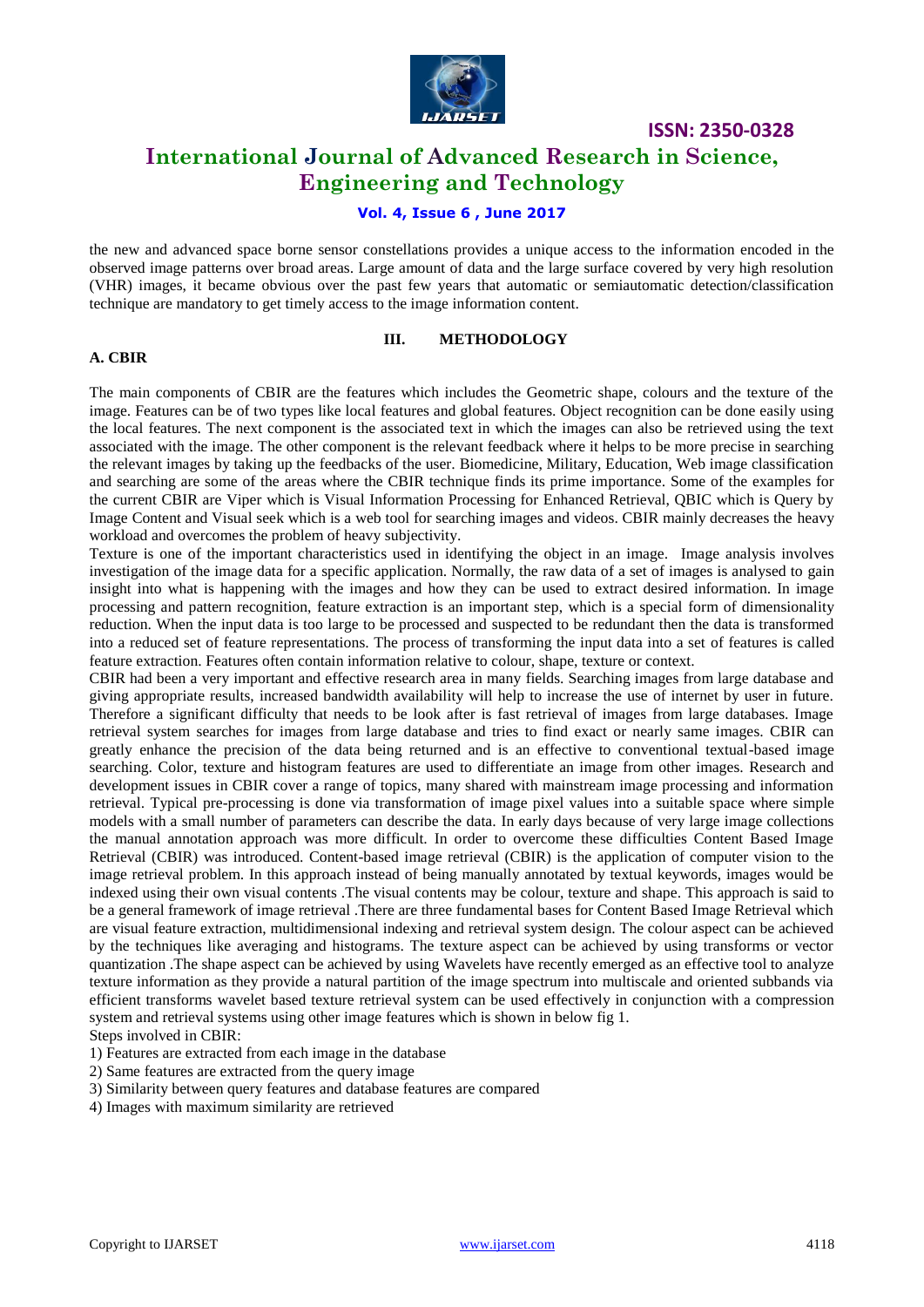

# **International Journal of Advanced Research in Science, Engineering and Technology**

**ISSN: 2350-0328**

#### **Vol. 4, Issue 6 , June 2017**



Fig. 1. Image retrieval system architecture.

#### **B. Feature Extraction**

Image analysis involves investigation of the image data for a specific application. Normally, the raw data of a set of images is analyzed to gain insight into what is happening with the images and how they can be used to extract desired information. In image processing and pattern recognition, feature extraction is an important step, which is a special form of dimensionality reduction. When the input data is too large to be processed and suspected to be redundant then the data is transformed into a reduced set of feature representations. The process of transforming the input data into a set of features is called feature extraction. Features often contain information relative to colour, shape, texture or context.

Guiying Li (2012) defined texture is a repeated pattern of information or arrangement of the structure with regular intervals. In a general sense, texture refers to surface characteristics and appearance of an object given by the size, shape, density, arrangement, proportion of its elementary parts. A basic stage to collect such features through texture analysis process is called as texture feature extraction. Due to the signification of texture information, texture feature extraction is a key function in various image processing applications like remote sensing, medical imaging and content based image retrieval. There are four major application domains related to texture analysis namely texture classification, segmentation, synthesis and shape from texture. Texture classification produces a classified output of the input image where each texture region is identified with the texture class it belongs. Texture segmentation makes a partition of an image into a set of disjoint regions based on texture properties, so that each region is homogeneous with respect to certain texture characteristics. Texture synthesis is a common technique to create large textures from usually small texture samples, for the use of texture mapping in surface or scene rendering applications.

GLCM which is introduced firstly by Haralick is one of the oldest and prominent statistical textual feature extraction method applied in many fields for texture analysis. GLCM is the matrix that holds the distribution of co-occurring intensity patterns at a given offset over a given image. Second-order statistical (Haralick) features are extracted to analyze the texture of the image which can subsequently be used for classification task. GLCM incorporates the spatial relationships of intensity values with each other as well as their occurrence quantities. Let f is an image whose intensity values vary in the interval [0, L-Ij. Each element of GLCM indicates the number of times that the pixel pair (Zi, Zj) occurred in f with orientation Q. The orientation represented with Q eventually represents a displacement vector d=(dx,dy Idx=dy=dgJ where dg is the number of gaps between the pixels of interest. For the situation of adjacency dg=O. Orientation can also be represented with two parameters as the distance d that the intensities Zi, Zj apart from each other with angle a [19-20]. d can take values between 0 and L-2 theoretically. Orientation of the pixel pattern can be at four different directions as  $0^\circ$ ,  $45^\circ$ ,  $90^\circ$  and  $135^\circ$  that a can take. That is, each image can have four different GLCMs for each angle  $(0^{\circ}, 45^{\circ}, 90^{\circ})$  and 135°) for a specific d. The size of a GLCM depends on the discrete intensity values in the image. If the intensity values of the image vary in the interval [0, L-I} then the size of the GLCM becomes (L-1) x(L-I). An example of configuration of the four GLCM matrixes (GLCM 0°, GLCM 45°, GLCM 90°, GLCM 135° ) of an image for d=O is demonstrated in Fig. 2.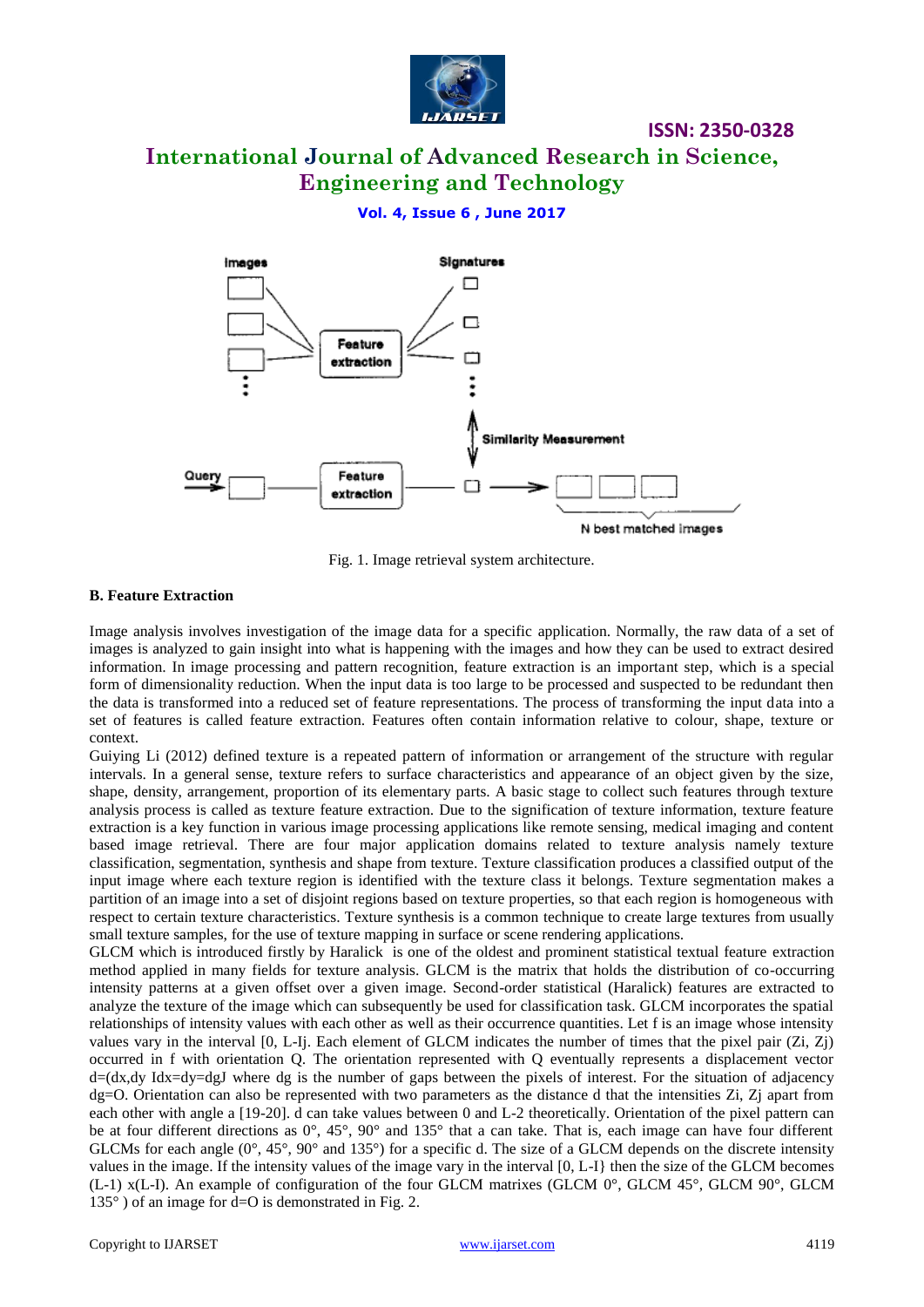

# **International Journal of Advanced Research in Science, Engineering and Technology**

#### **Vol. 4, Issue 6 , June 2017**



Fig. 2. GLCM construction based on a (a) test image along four possible directions (b) 0° (c) 45° (d) 90° and (e) 135° with a distance  $d = 0$ .

The flowchart of the analysis is shown in Fig. 3. As shown in the corresponding flowchart, DWT of the images is performed for feature extraction which is subsequently followed by Euclidean Distance-based classification.



Fig. 3. Flowchart of the first analysis method.

#### **C. Similarity Measurement**

KNN is an *non parametric lazy learning* algorithm. That is a pretty concise statement. When you say a technique is non parametric , it means that it does not make any assumptions on the underlying data distribution. This is pretty useful , as in the real world , most of the practical data does not obey the typical theoretical assumptions made (eg gaussian mixtures, linearly separable etc) . Non parametric algorithms like KNN come to the rescue here. It is also a lazy algorithm. What this means is that it does not use the training data points to do any *generalization*. In other words, there is *no explicit training phase* or it is very minimal. This means the training phase is pretty fast . Lack of generalization means that KNN keeps all the training data. More exactly, all the training data is needed during the testing phase. (Well this is an exaggeration, but not far from truth). This is in contrast to other techniques like SVM where you can discard all non support vectors without any problem. Most of the lazy algorithms – especially KNN – makes decision based on the entire training data set (in the best case a subset of them).

KNN assumes that the data is in a *feature space*. More exactly, the data points are in a metric space. The data can be scalars or possibly even multidimensional vectors. Since the points are in feature space, they have a notion of distance. This need not necessarily be Euclidean distance although it is the one commonly used. Each of the training data consists of a set of vectors and class label associated with each vector. In the simplest case, it will be either + or – (for positive or negative classes). But KNN , can work equally well with arbitrary number of classes. A single number "k" . This number decides how many neighbors (where neighbors is defined based on the distance metric) influence the classification. This is usually a odd number if the number of classes is 2. If  $k=1$ , then the algorithm is simply called the nearest neighbor algorithm.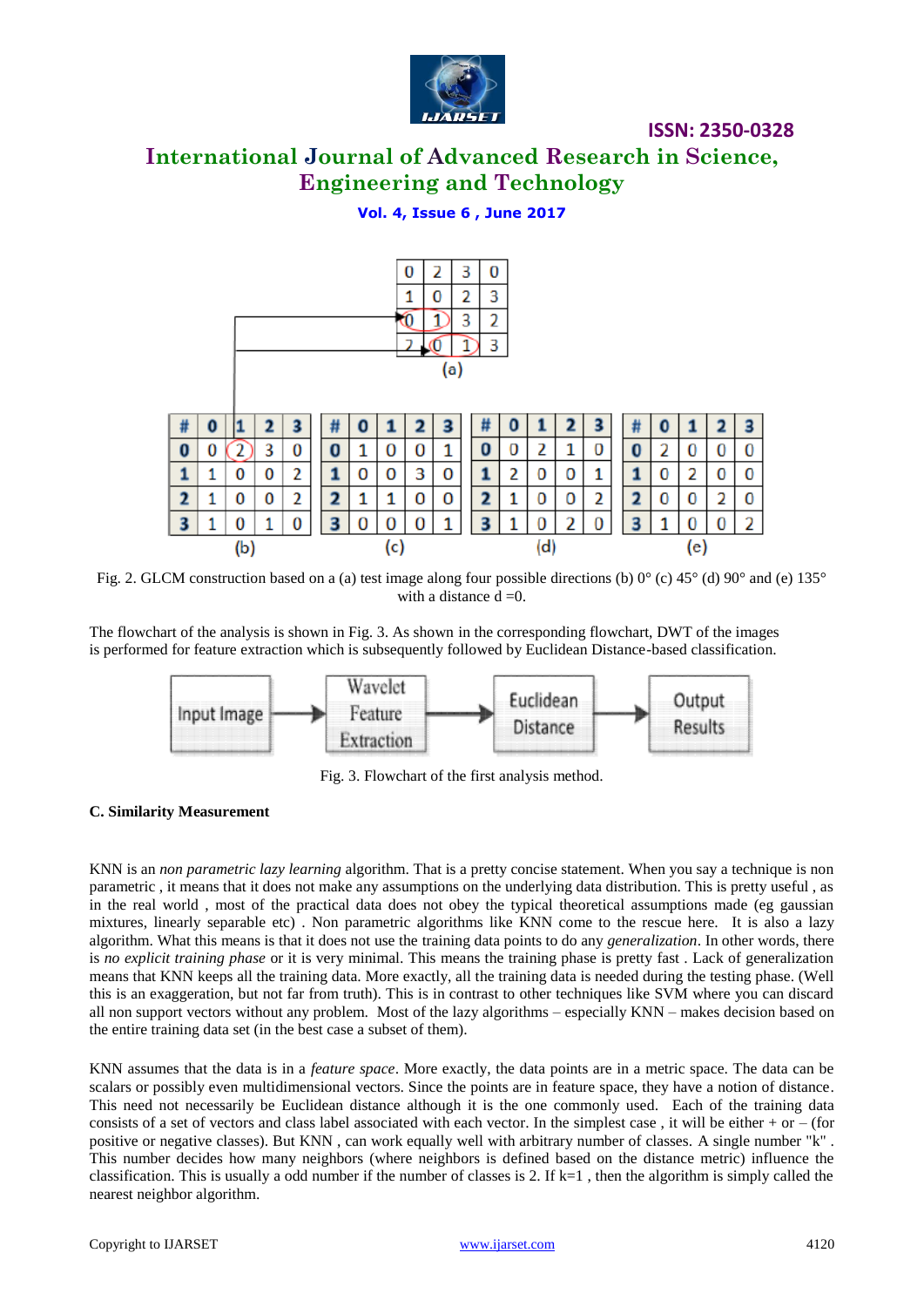

### **International Journal of Advanced Research in Science, Engineering and Technology**

#### **Vol. 4, Issue 6 , June 2017**

#### **Case 1 : k = 1 or Nearest Neighbor Rule**

This is the simplest scenario. Let x be the point to be labeled . Find the point closest to x . Let it be y. Now nearest neighbor rule asks to assign the label of y to x. This seems too simplistic and some times even counter intuitive. If you feel that this procedure will result a huge error, you are right – but there is a catch. This reasoning holds only when the number of data points is not very large. If the number of data points is very large, then there is a very high chance that label of x and y are same. An example might help  $-$  Lets say you have a (potentially) biased coin. You toss it for 1 million time and you have got head 900,000 times. Then most likely your next call will be head. We can use a similar argument here. Let me try an informal argument here - Assume all points are in a D dimensional plane . The number of points is reasonably large. This means that the density of the plane at any point is fairly high. In other words , within any subspace there is adequate number of points. Consider a point x in the subspace which also has a lot of neighbors. Now let y be the nearest neighbor. If x and y are sufficiently close, then we can assume that probability that x and y belong to same class is fairly same – Then by decision theory, x and y have the same class.

The book "Pattern Classification" by Duda and Hart has an excellent discussion about this Nearest Neighbor rule. One of their striking results is to obtain a fairly tight error bound to the Nearest Neighbor rule. The bound is

$$
P^* \le P \le P^*\big(2-\tfrac{c}{c-1}P^*\big)
$$

Where P<sup>\*</sup>is the Bayes error rate, c is the number of classes and P is the error rate of Nearest Neighbor. The result is indeed very striking (atleast to me) because it says that if the number of points is fairly large then the error rate of Nearest Neighbor is less that twice the Bayes error rate.

#### **Case 2 : k = K or k-Nearest Neighbor Rule**

This is a straightforward extension of 1NN. Basically what we do is that we try to find the k nearest neighbor and do a majority voting. Typically k is odd when the number of classes is 2. Lets say  $k = 5$  and there are 3 instances of C1 and 2 instances of C2. In this case , KNN says that new point has to labeled as C1 as it forms the majority. We follow a similar argument when there are multiple classes. One of the straight forward extension is not to give 1 vote to all the neighbors. A very common thing to do is *weighted kNN* where each point has a weight which is typically calculated using its distance. For eg under inverse distance weighting, each point has a weight equal to the inverse of its distance to the point to be classified. This means that neighboring points have a higher vote than the further points.

#### **IV. EXPERIMENTAL RESULTS**

In this there are totally 6 different types of satellite images are considered. Among which aero plane, buildings, forest, freeway, harbor, storage tanks are different categories of satellite images. There are two phase are present in the CBIR: training phase and testing phase. The feature extracted for training feature are already calculated as it consumes more time to calculate all the features in this phase so, results are already calculated for those images. Based on those features we are going to calculate the first and second order parameter for the testing features.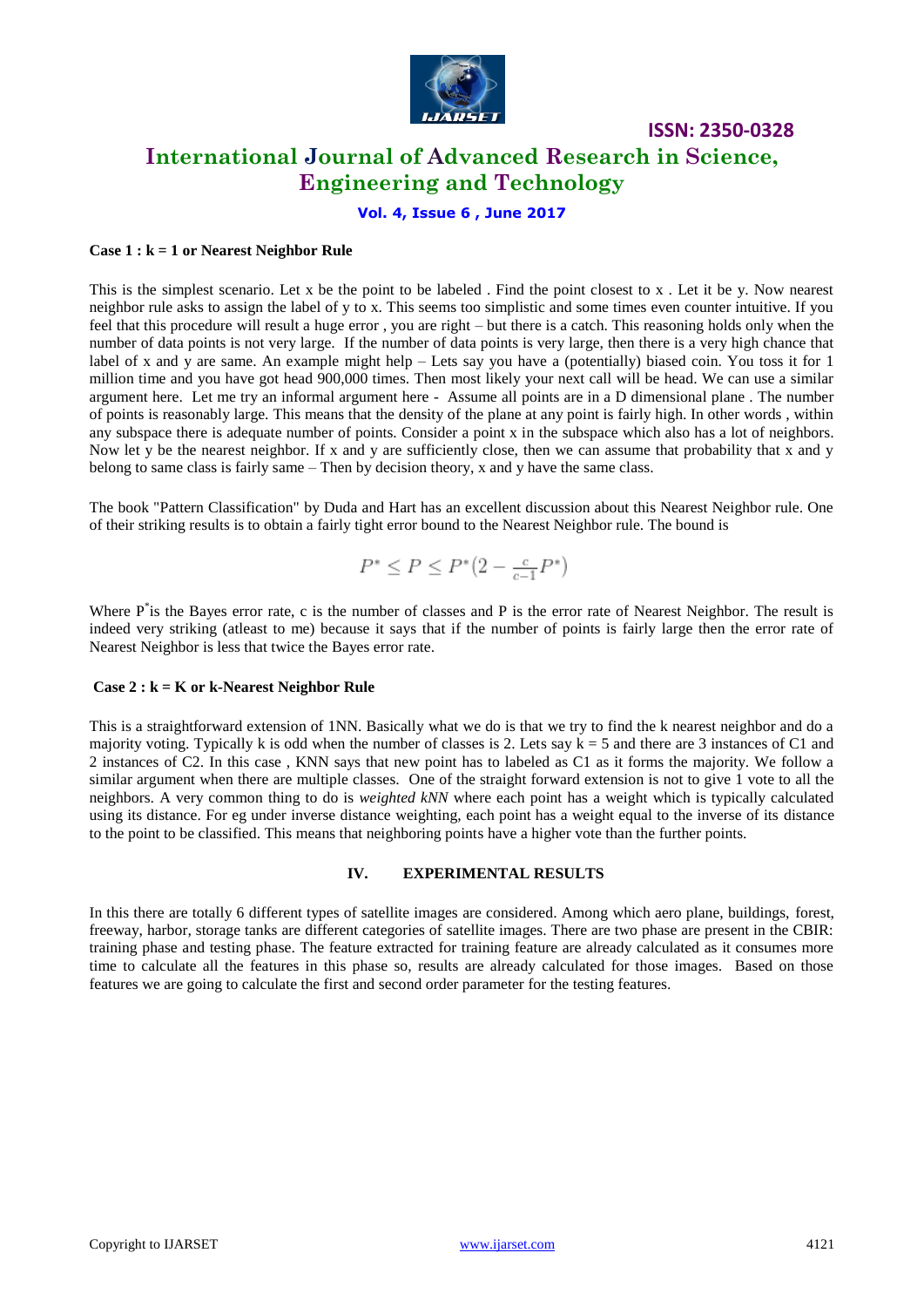

# **ISSN: 2350-0328 International Journal of Advanced Research in Science, Engineering and Technology**

#### **Vol. 4, Issue 6 , June 2017**

The overall picture of these paper will look like as shown in the below fig 3.



Fig 3. CBIR architecture

First we need to load the images, so click on the load image button it will generate option to choose the image which needs to be extracted. The user wants to select either from testing or training features, here in the below example I have selected the image from the testing phase. I selected the aero plane domain image which is shown in below Fig 4.

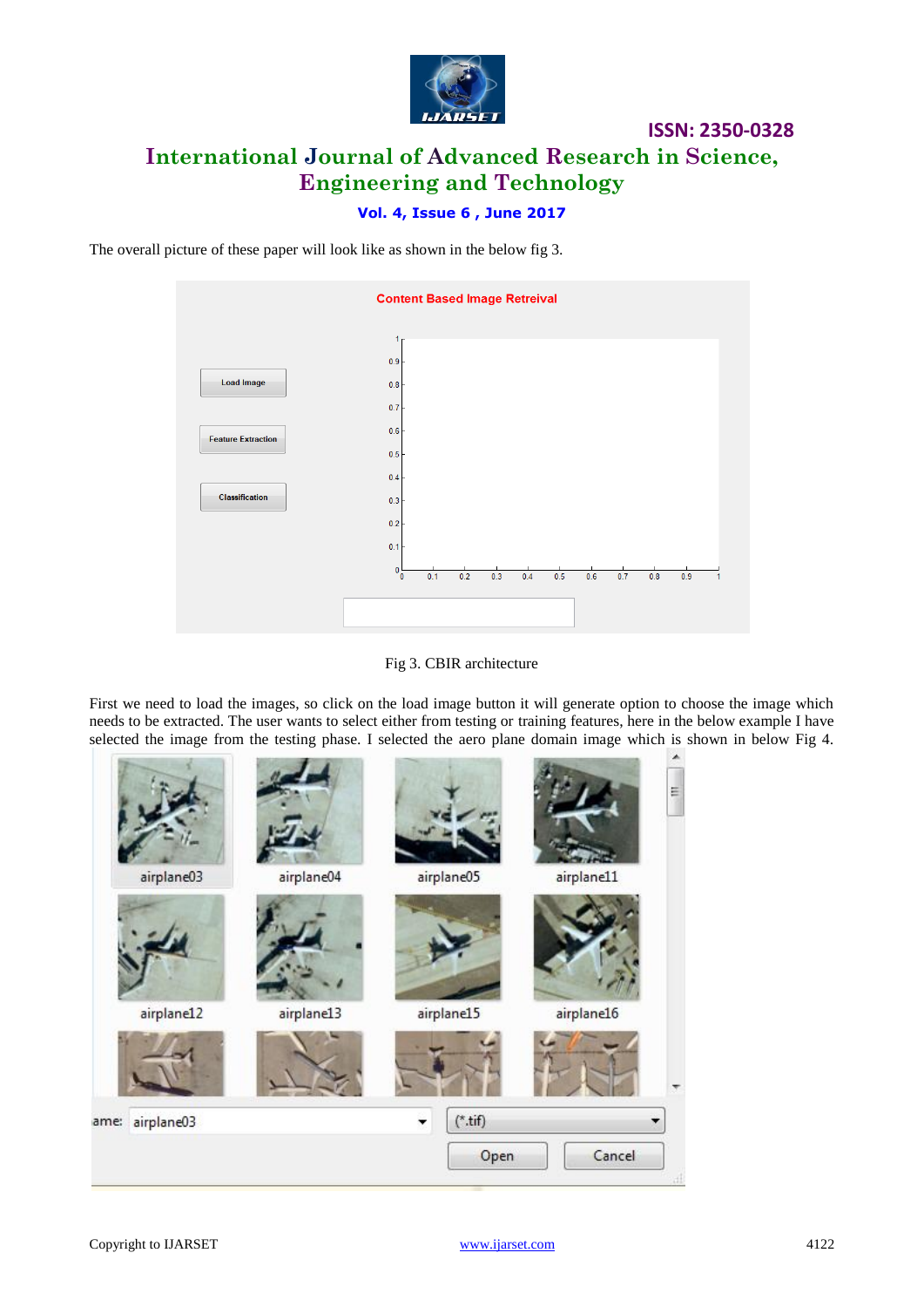

# **ISSN: 2350-0328 International Journal of Advanced Research in Science, Engineering and Technology**

#### **Vol. 4, Issue 6 , June 2017**

Since it is supervised classification, already there will be some traning dataset based on the result the query image will be identified and classified to the particular domain. Now its time to reveal the result of the work i.e user clicks classification button then it will generate the result shown in the below Fig 5. The distance between other images present in the database is shown in Fig 6.

|                           | <b>Content Based Image Retreival</b> |
|---------------------------|--------------------------------------|
| <b>Load Image</b>         |                                      |
| <b>Feature Extraction</b> |                                      |
| Classification            |                                      |
|                           | Aeroplane domain                     |

Fig 5. Classification of the image



Fig 6 Distance between other images